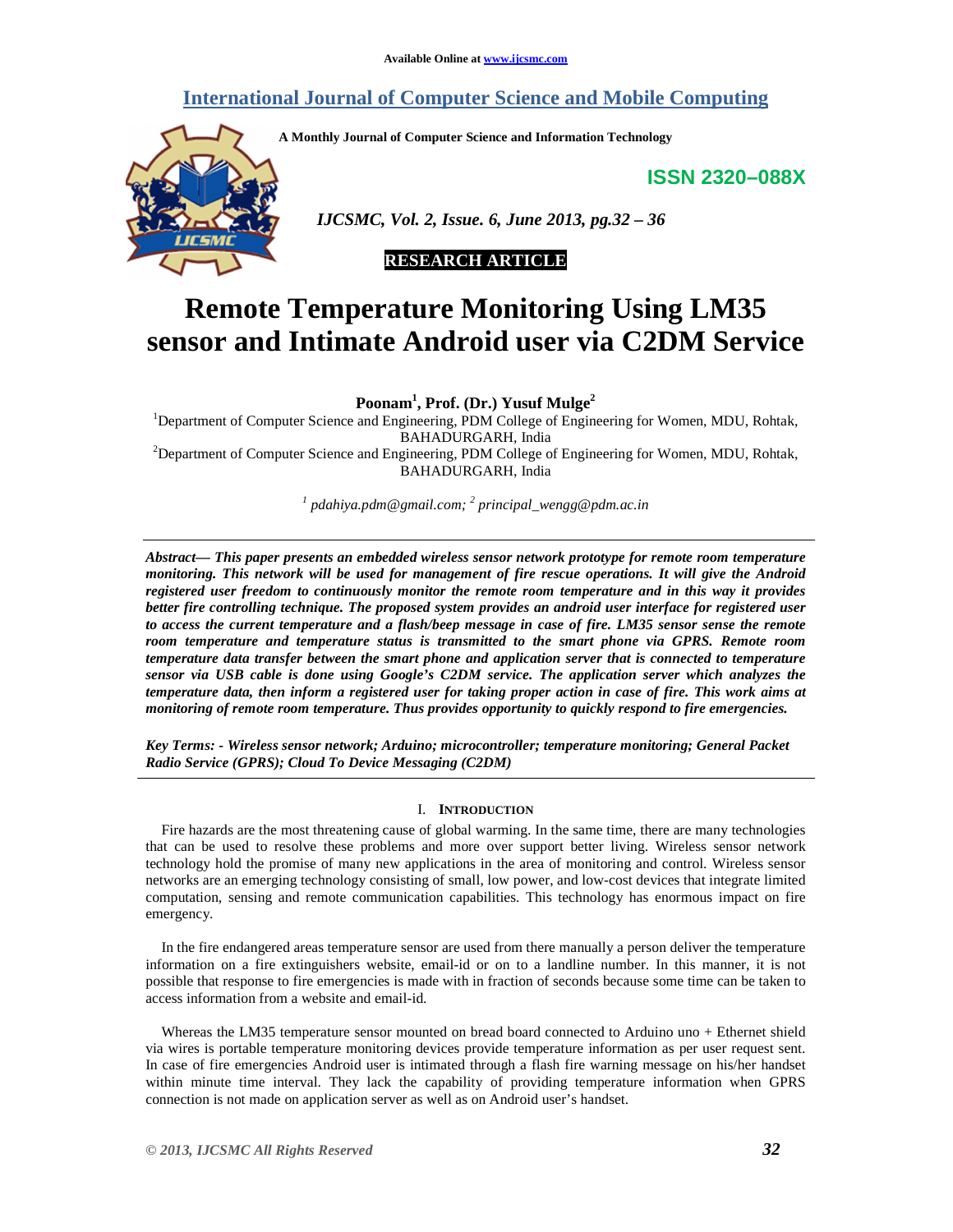With the ongoing rapid advances in wireless communication networks, and the emerging technologies related to small, low power and economically viable sensors, a new area of an emerging data communication technology is the wireless sensor networks, these devices consist of a monitoring power and remote communication capabilities.

#### II. **SYSTEM ARCHITECTURE**

Remote room temperature sensor follows an experimental prototype recently presented. However, there are many differences with the earlier prototype. Firstly, temperature sensors are populated inside the remote areas (see Figure 2). Secondly, GPRS is used instead of Bluetooth providing a much area coverage method for communication, USB cable and RJ45 cable is used for taking power and connecting sensor to application server. Finally, the mobile client side provides an interface to user for accessing remote areas temperature information. Remote temperature monitoring Application uses a three-tier architecture consisting of a sensor module, communication module, and Android interface module. A diagrammatic overview of the pipeline of our system is presented in Figure 1.



Figure 1 Architecture of Remote Temperature Monitoring Application

The sensor module handles current temperature and fire related data from temperature sensors, positioned at fixed locations within a remote area. These sensors are attached to application server node, which is capable of performing the initial processing before passing the data up the user end. In case of the application server node, the temperature data is formatted ready for transmission via the Google's C2DM service. The data is transferred over a GPRS link via cloud to device messaging service (C2DM) to a dedicated Android smart phone user. This link is bidirectional, and allows messages to be sent between application server and Android user. The Android module contains the handheld device running the user interface. The data received is represented using user interface of this android application.

#### *A. HARDWARE*

There are a variety of available embedded platforms for sensing applications. Communication technologies such as Bluetooth, WiFi and ZigBee [18] allow for network collection and transfer of environmental data to sensing devices. The hardware choice decision for the network discussed here was based on the available platforms' sensing capability, ease of software development and size.

Arduino uno board with Ethernet shield is selected as the main processing platform, popular for wireless temperature sensing applications, they are becoming more prevalent. These devices offer more processing power and memory (in terms of both EPROM and flash) than many similarly sized platforms. The Arduino Uno is a microcontroller board based on the ATmega328. It has 14 digital input/output pins (of which 6 can be used as PWM outputs), 6 analog inputs, a 16 MHz crystal oscillator, a USB connection, a power jack, an ICSP header, and a reset button. It contains everything needed to support the microcontroller; simply connect it to a computer with a USB cable. The Uno differs from all preceding boards in that it does not use the FTDI USB-to-serial driver chip. Instead, it features the Atmega8U2 programmed as a USB-to-serial converter. There are no onboard sensors provided, though a LM35 sensor mounted on bread board is connected to Ethernet shied mounted on Arduino uno board by using wires.

Arduino can sense the environment by receiving input from temperature sensor and can affect its surroundings by controlling lights, motors, and other actuators. The microcontroller on the board is programmed using the Arduino programming language (based on Wiring) and the Arduino development environment (based on Processing). Arduino projects can be stand-alone or they can communicate with software on running on a computer (e.g. Flash, Processing).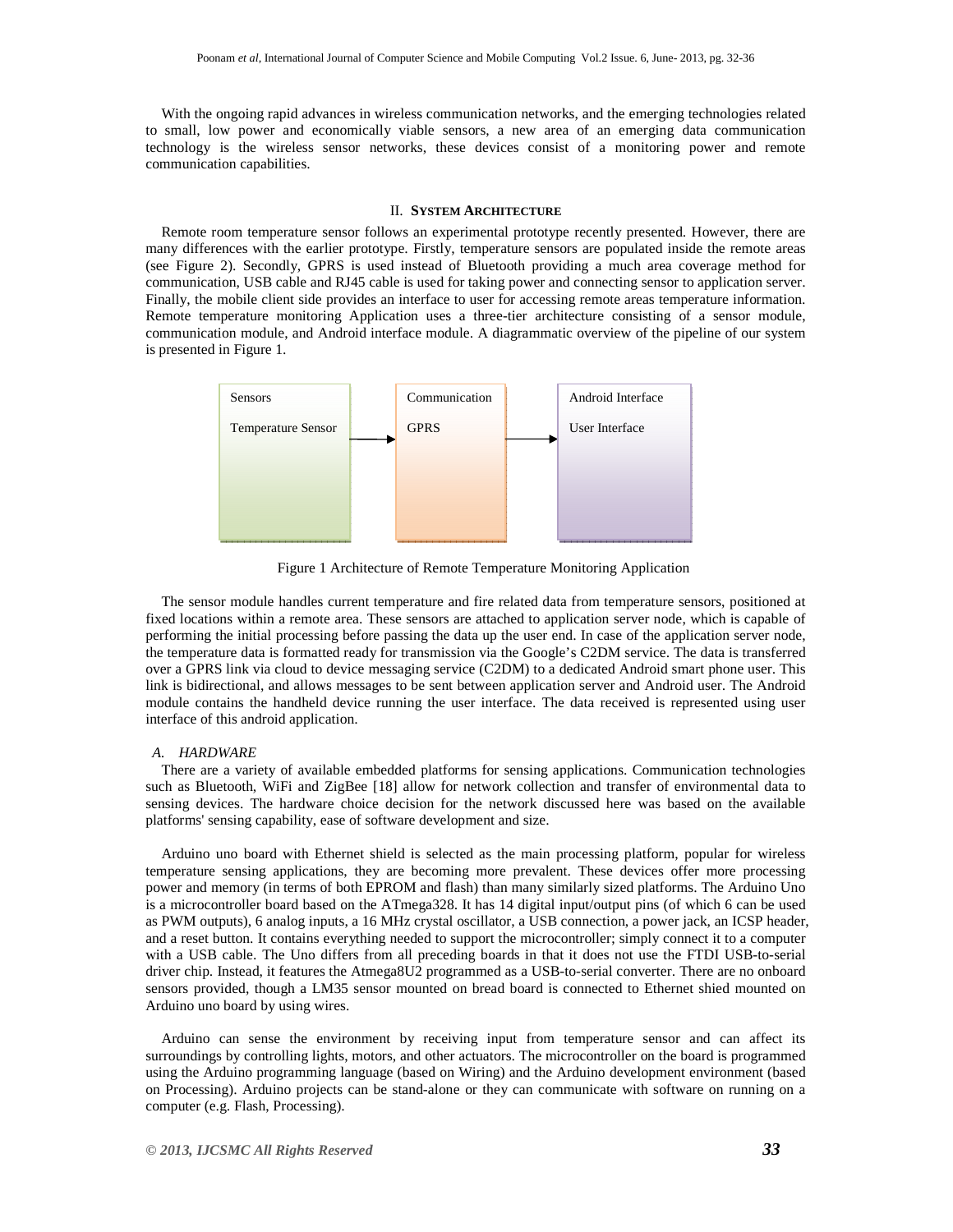The Arduino Ethernet Shield allows to easily connecting Arduino to the internet. This shield enables Arduino to send and receive data from anywhere in the world with an internet connection. It can be used to do fun stuff like control robots remotely from a website, or ring a bell every time you get a new twitter message. This shield opens up endless amounts of possibility by connecting the project to the internet in no-time flat.



Figure 2 Ethernet shield mounted on Arduino board for power connect to server by using USB cable

An LM35- temperature sensor mounted on the bread board is used for monitoring room temperature. The advantage of this sensor has more memory, processing and communication capabilities than other sensor nodes. The LM35 series are precision integrated – circuit temperature sensors, whose output voltage is linearly proportional to the Celsius (Centigrade) temperature. The LM35 thus has an advantage over linear temperature sensors calibrated in  $\rm^{0}$  Kelvin, as the user is not required to subtract a large constant voltage from its output to obtain convenient Centigrade scaling. The LM35 does not require any external calibration or trimming to provide typical accuracies of  $+(-1/40\bar{C})$  at room temperature and  $+8/40\bar{C}$  over a full -55 to +150<sup>0</sup>C temperature range. Low cost is assured by trimming and calibration at the wafer level. The LM35's low output impedance, linear output, and precise inherent calibration make interfacing to readout or control circuitry especially easy. It can be used with single power supplies, or with plus and minus supplies. As it draws only 60µA from its supply, it has very low self- heating, less than 0.1<sup>0</sup> in still air. The LM35 is rated to operate over a -55<sup>0 to</sup> +150<sup>0</sup> temperature range.

A breadboard is used to make up temporary circuits for testing or to try out an idea. No soldering is required so it is easy to change connections and replace components. Parts will not be damaged so they will be available to re-use afterwards. The bread board has many strips of metal (copper usually) which run underneath the board. These strips connect the holes on the top of the board. This makes it easy to connect components together to build circuits. To use the bread board, the legs of components are placed in the holes (the sockets). The holes are made so that they will hold the component in place. Each hole is connected to one of the metal strips running underneath the board. Each wire forms a node. A node is a point in a circuit where two components are connected. Connections between different components are formed by putting their legs in a common node. On the bread board, a node is the row of holes that are connected by the strip of metal underneath. The long top and bottom row of holes are usually used for power supply connections.

The rest of the circuit is built by placing components and connecting them together with jumper wires. Then when a path is formed by wires and components from the positive supply node to the negative supply node, we can turn on the power and current flows through the path and the circuit comes alive.

For visualization, an android smart phone is used, having version 2.2 or higher. This makes it a suitable device to handle our WSN configuration and display the visualization with current temperature information.

#### *B. SOFTWARE*

At the heart of the sensing system is a collection of software libraries developed as part a software support system for WSN. The provision of a Android user interface to common sensor network tasks allows the implementation details of complex tasks to be hidden, thereby offering the systems designer a cleaner workflow. Software abstractions of sensing and communication tasks have been created, allowing the user to enter functionality into the application.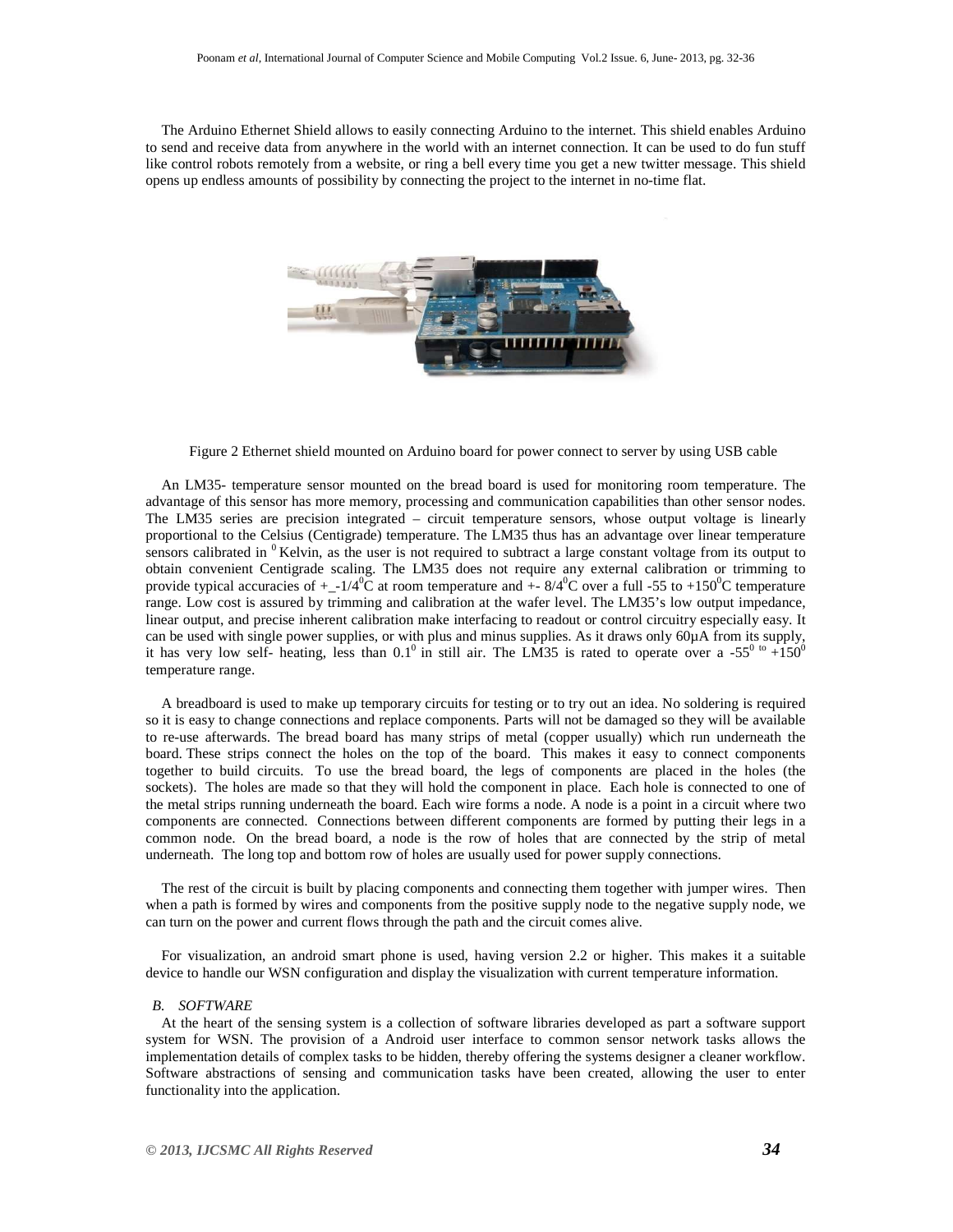An Android user interface to temperature sensor has been implemented to allow access to data from the sensor module. Using an abstraction model for sensing interfaces, the process of gathering data is simplified. This in turn allows a modular approach to application development.

The framework supports Google's cloud to device messaging service for communication between the application server and Android user. It allows third-party application servers to send lightweight messages to their Android applications. The messaging service is not designed for sending a lot of user content via the messages. Rather, it should be used to tell the application that there is new data on the server, so that the application can fetch it.

An application on an Android device doesn't need to be running to receive messages. The system will wake up the application via Intent broadcast when the message arrives, as long as the application is set up with the proper broadcast receiver and permissions. It does not provide any built-in user interface or other handling for message data. C2DM simply passes raw message data received straight to the application, which has full control of how to handle it. For example, the application might post a notification, display a custom user interface, or silently sync data. It requires devices running Android 2.2 or higher that also have the Market application installed. It uses an existing connection for Google services. This requires users to set up their Google account on their mobile devices.

Communication module contains C2DM Bridge part for sending temperature information and Temperature Sensor part for sensor on/off operation. It is implemented using NetBeans 6.9.

The sensor module was developed using the above framework. Arduino can sense the environment by receiving input from a variety of sensors and can affect its surroundings by controlling lights, motors, and other actuators. The microcontroller on the board is programmed using the Arduino programming language (based on Wiring) and the Arduino development environment (based on Processing). Arduino projects can be stand-alone or they can communicate with software running on a computer (e.g. Flash, Processing).

The Android user interface module used the Eclipse Helios 3.6 for development of user interface. This interface is used for knowing remote areas current temperature. JDK is integrated in Eclipse IDE, coding is done by using android application fundamental concepts. This interface runs as android application on Android smart phone.

#### III. **ANDROID USER INTERFACE**

An Android user interface has been implemented in order to allow a user to experience the remote areas temperature information. Sensors collect temperature data in remote areas and relay this information to Android user. A user interface is then used for Google device registration Figure 3 illustrates how a user operating the interface on Android smart phone would perceive Google device registration ID.

|                            | 1:26<br>第 画 |
|----------------------------|-------------|
| <b>Temperature Sensor</b>  |             |
| Google Device Registration |             |
| Sensor On                  | Sensor Off  |
| <b>Current Temperature</b> |             |
|                            |             |
|                            |             |
|                            |             |
|                            |             |

Figure 3 Google device registration ID, Sensor on/off and current temperature function by using Android user interface

Users can on or off the temperature sensor from the remote location that is placed in remote areas, get current temperature of the room. In Arduino programming current temperature value is compared with reference temperature if it exceeds the reference temperature then a beep/flash warning message will be displayed on the Android smart phone.